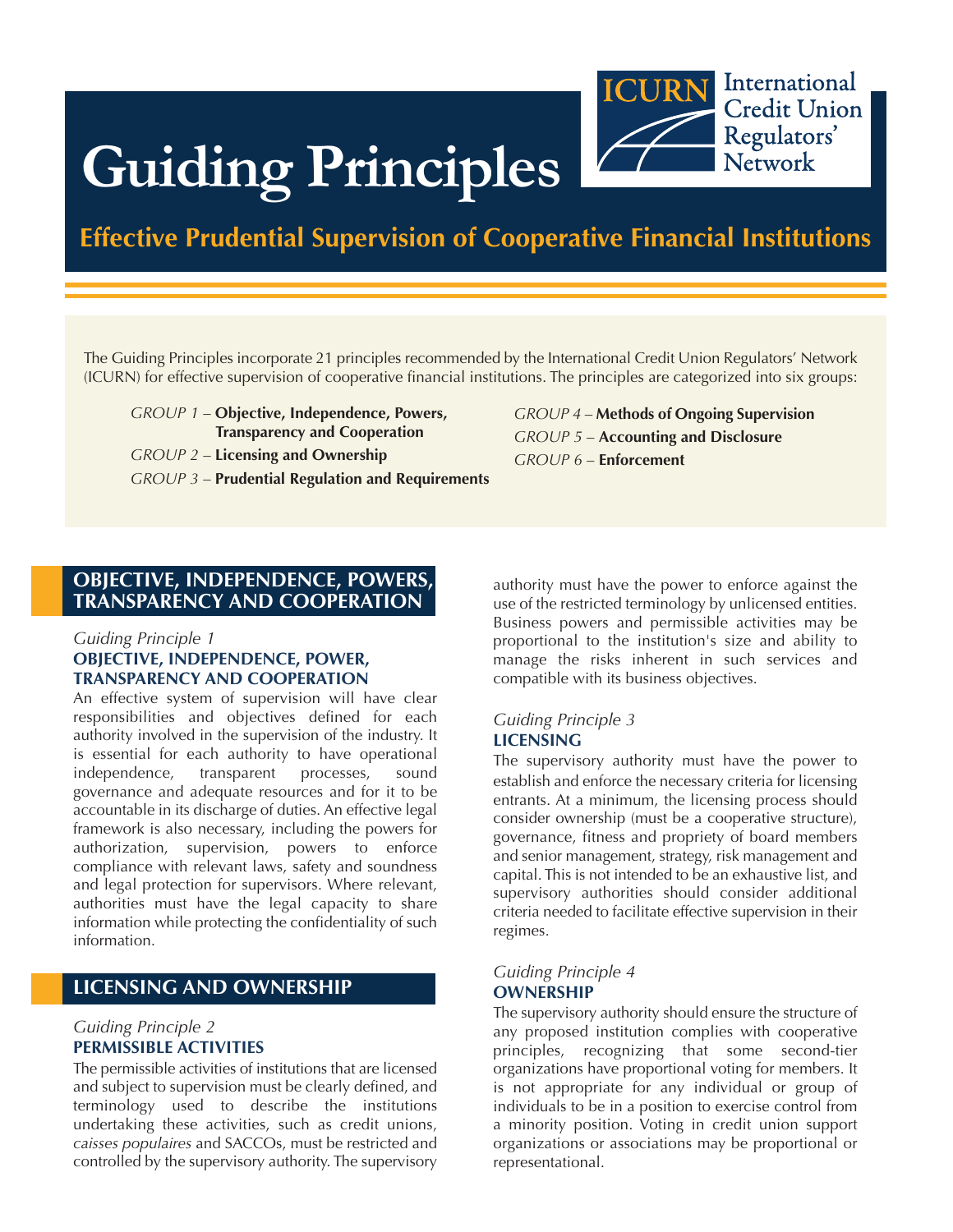## **PRUDENTIAL REGULATION AND REQUIREMENTS**

#### *Guiding Principle 5* **CAPITAL ADEQUACY**

The supervisory authority must establish and enforce the rules for an appropriate capital framework with which all regulated institutions must comply. The rules should balance cooperative principles and objectives with the need to protect depositors. Accordingly, supervisory authorities will need to carefully consider what meets the criteria for capital and to ensure that capital instruments are able to absorb losses in the event of failure.

When supervisors choose to align the capital requirements of credit unions to Basel standards, a simplified approach may be adopted for small or simple credit unions that are not allowed to hold complex financial instruments. For such institutions, compliance with the most advanced risk measurement techniques may be beyond their resources. Therefore, the regulator may require additional capital to support the limited information that may be available for supervisory authorities.

#### *Guiding Principle 6* **RISK MANAGEMENT**

Regulated institutions must have appropriate and adequate risk management processes and systems in place. The risk management system must be able to identify, evaluate, monitor, manage and control the risks to which the regulated institution may be exposed. Policies and limits for risk undertakings must be clearly established and periodically reviewed. The risk management system should be commensurate with the size and complexity of the institution and its activities.

#### *Guiding Principle 7* **CREDIT RISK**

Credit risk is generally the most significant risk for cooperative financial institutions. Accordingly, supervisory authorities should ensure that regulated institutions have appropriate policies in terms of their accepted risk in specific undertakings and adequate systems to manage such risks. It is essential that regulated institutions are able to manage their credit portfolios effectively in terms of monitoring the performance of the portfolio and the collection of distressed facilities. The supervisory authority should also focus on ensuring that regulated institutions focus on forms of lending they are capable of undertaking, while avoiding areas that require expertise they do not possess.

## *Guiding Principle 8*

#### **PROBLEM ASSETS, PROVISIONS AND RESERVES**

Regulated institutions must have adequate policies and processes for managing problem assets and provision appropriately for such assets. It is essential for supervisory authorities to ensure that regulated institutions are adequately provisioned for troubled/problem loans and other impaired assets. Provisions should also be considered for untroubled loans to reflect historical loss experience and changes in economic conditions that may affect the quality of the loan portfolio as a whole. Some provision may be required for contingent liabilities, depending on the probability of a corresponding cash outflow.

#### *Guiding Principle 9* **LARGE EXPOSURES**

Regulated institutions should have appropriate and adequate policies and processes around large exposures (concentration risk). The supervisory authority should set rules around the definition and limit of large exposures to which regulated institutions can be exposed and should have the power to intervene should these be breached.

## *Guiding Principle 10* **CONFLICTS OF INTEREST AND RELATED PARTY EXPOSURES**

The supervisory authority should have the power to establish rules to control conflicts of interest and related party exposures. It should have in place powers that permit it to intervene where such rules are breached. Related party transactions should be required to be undertaken at arm's length, and there should be rules that require disclosure and reporting of such transactions.

#### *Guiding Principle 11*

#### **INTEREST RATE RISK AND MARKET RISK**

Regulated institutions must have policies and processes in place to manage interest rate risk to which regulated institutions may be exposed. In particular, supervisory authorities should be attuned to the interest rate risk of fixed rate lending portfolios.

#### *Guiding Principle 12* **LIQUIDITY AND FUNDING RISK**

Regulated institutions must develop reasonable and prudent liquidity management strategies and contingency plans, including central bank borrowing, standby facilities and/or liquid reserves in a regulated central financial facility, which cover the funding of the institution and the ongoing monitoring of the regulated institution's liquidity/funding position. Supervisory authorities should have the ability to intervene when they believe a regulated institution has an excessively risky funding base or liquidity position. Liquidity risk should be addressed both on a per-institution and on a network-wide basis. Soundly managed network-wide liquidity and stability facilities are highly desirable.

#### *Guiding Principle 13* **INTERNAL CONTROLS**

Regulated institutions should have in place an appropriate level of internal controls commensurate with the size and complexity of the institution and its activities. This should include arrangements around delegations of responsibilities, authorizations, segregation of duties, reconciliations and accounting.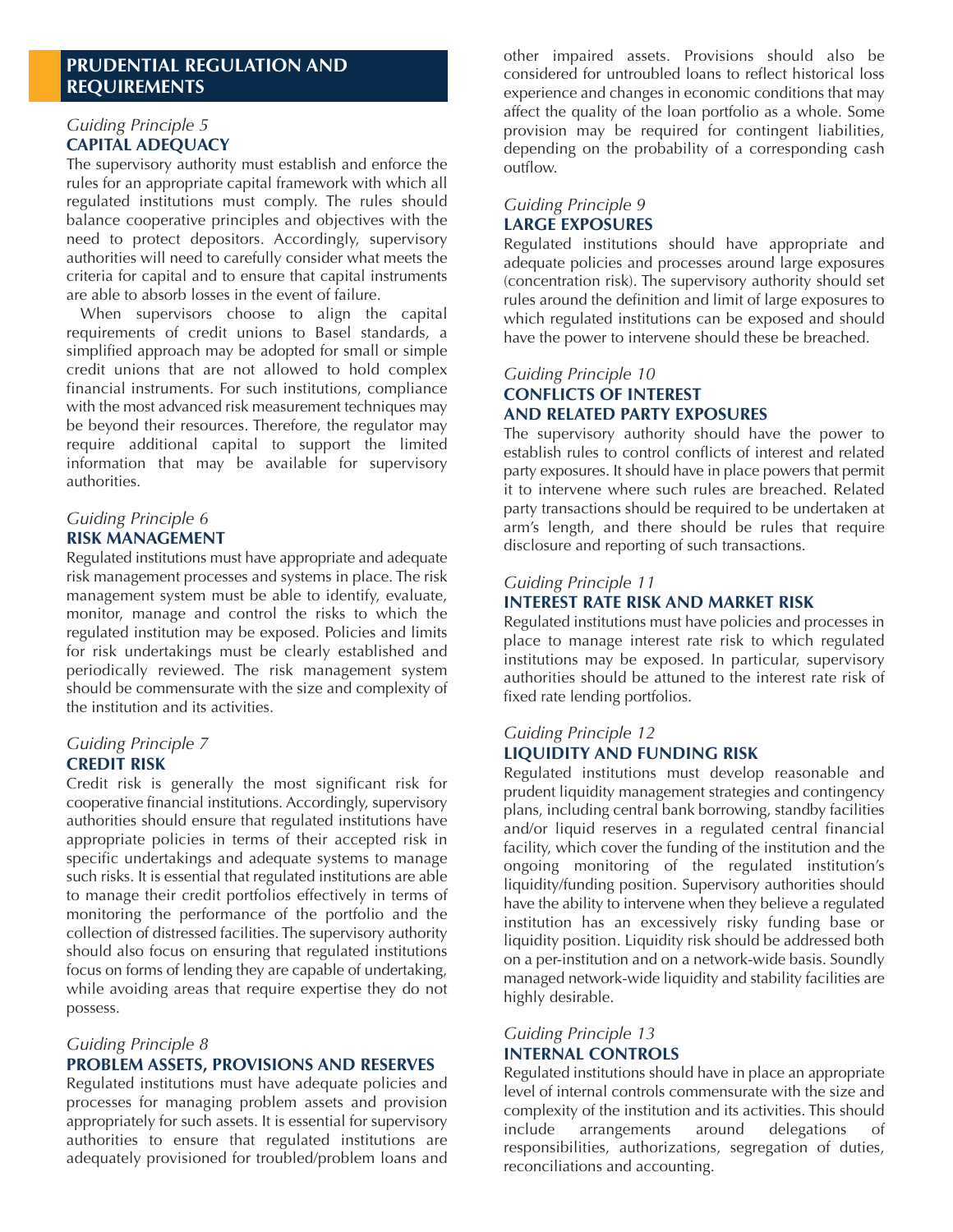#### *Guiding Principle 14* **ABUSE OF FINANCIAL SERVICES**

Regulated institutions should have policies and procedures in place that will prevent them from being used unintentionally for criminal activities, including money laundering. This should include having in place know-your-customer rules. Where the supervisory authority does not have responsibility for regulating such activities, it should ensure it has in place a process of regular liaison or a memorandum of understanding for working with the responsible authority.

# *Guiding Principle 15*

#### **OPERATIONAL RISK**

Supervisors must be satisfied that credit unions have in place risk management policies and processes to identify, assess, monitor and control/mitigate operational risk. These policies and processes should be commensurate with the size and complexity of the institution and its activities.

# **METHODS OF ONGOING SUPERVISION**

#### *Guiding Principle 16* **INTERNAL AUDIT**

The supervisory authority should consider the need for an appropriately qualified, independent and adequately resourced internal audit function. The internal audit function should focus on ensuring that the internal control function operates effectively. Where there is an internal audit function, it should report to an appropriate level within the regulated institution and must have direct access to the board where it considers this necessary. The scope of internal auditing within an organization may involve topics such as the efficacy of operations, the reliability of financial reporting, deterring and investigating fraud, safeguarding assets and compliance with laws and regulations.

# *Guiding Principle 17*

#### **SUPERVISORY ACCESS**

Regulated institutions and their subsidiaries should grant the supervisory authority complete and unfettered access to all aspects it considers necessary. The supervisory authority must have the ability to enforce access where this is not provided.

#### *Guiding Principle 18* **SUPERVISORY APPROACH, TECHNIQUES AND RESOURCES**

The supervisory authority should develop and maintain a thorough understanding of the operations of individual regulated institutions and should deploy an effective and ongoing combination of offsite and onsite supervisory techniques. The supervisory authority should have appropriately qualified and independent staff and be adequately resourced to implement its supervisory approach.

#### *Guiding Principle 19* **SUPERVISORY REPORTING**

The supervisory authority should have the ability to collect, review and analyze financial and/or statistical reports from regulated institutions in whatever form it requires. It should also have the ability to have such reports or forms independently verified where it considers this necessary.

# **ACCOUNTING AND DISCLOSURE**

#### *Guiding Principle 20* **ACCOUNTING AND DISCLOSURE**

Regulated institutions should maintain adequate records that have been prepared in accordance with the relevant accounting laws in its jurisdiction.

## **ENFORCEMENT**

#### *Guiding Principle 21* **CORRECTIVE AND REMEDIAL POWERS OF THE SUPERVISORY AUTHORITY**

An adequate range of enforcement tools to facilitate timely corrective action should be at the supervisory authority's disposal. This includes the ability to issue appropriate legal orders, to revoke licenses or to recommend revocation. This also includes the ability to impose restrictions on the activities and operations that institutions conduct.

#### The **INTERNATIONAL CREDIT UNION REGULATORS'**

**NETWORK** (ICURN) created this document in September 2011 as guidance for supervisory authorities involved in the prudential supervision of cooperative financial institutions to establish an environment that facilitates effective supervision.

ICURN recommends the adoption of these guiding principles for all jurisdictions supervising financial cooperatives. Recognizing that supervisors operate in a wide range of systems and the principles may not always be applicable or relevant in all circumstances, ICURN encourages supervisory authorities to focus on the guiding principles' goals.

While a high degree of adoption of these principles should facilitate more effective supervision, it will not prevent individual institution failures. Prudential supervision cannot, and should not, provide an assurance that deposit-taking institutions will not fail.

These principles have been developed using the Basel Committee on Banking Supervision's Core Principles for Effective Banking Supervision as a guide. ICURN is grateful for the Basel Committee's ongoing support, although it wishes to emphasize that this document was developed independently by the ICURN steering committee and is not endorsed in any way by the Basel Committee.